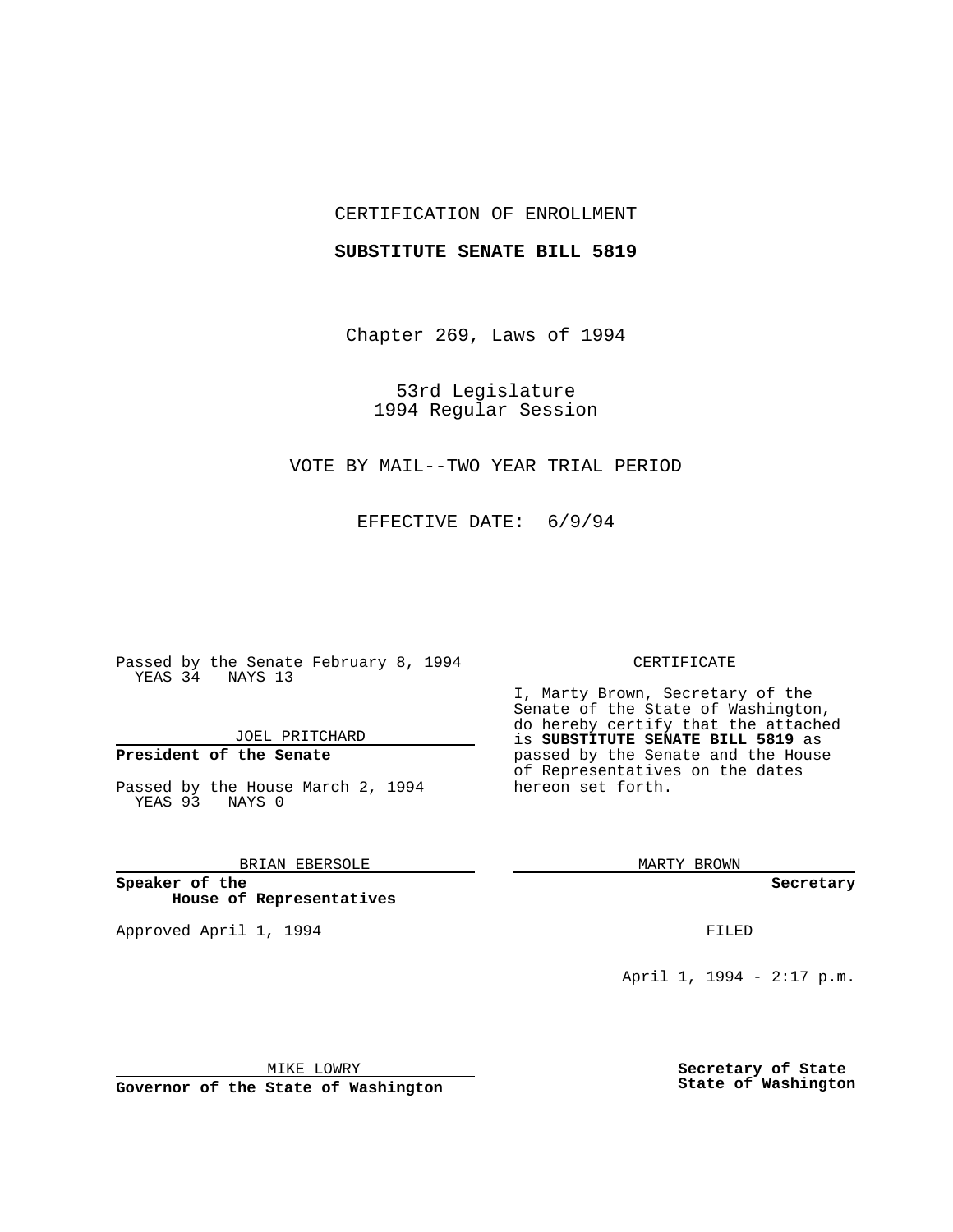# **SUBSTITUTE SENATE BILL 5819** \_\_\_\_\_\_\_\_\_\_\_\_\_\_\_\_\_\_\_\_\_\_\_\_\_\_\_\_\_\_\_\_\_\_\_\_\_\_\_\_\_\_\_\_\_\_\_

\_\_\_\_\_\_\_\_\_\_\_\_\_\_\_\_\_\_\_\_\_\_\_\_\_\_\_\_\_\_\_\_\_\_\_\_\_\_\_\_\_\_\_\_\_\_\_

Passed Legislature - 1994 Regular Session

### **State of Washington 53rd Legislature 1994 Regular Session**

**By** Senate Committee on Government Operations (originally sponsored by Senators Haugen, Vognild and Quigley)

Read first time 01/19/94.

 AN ACT Relating to voting by mail; amending RCW 29.36.120 and 29.36.160; and prescribing penalties.

BE IT ENACTED BY THE LEGISLATURE OF THE STATE OF WASHINGTON:

 **Sec. 1.** RCW 29.36.120 and 1993 c 417 s 1 are each amended to read as follows:

 (1) At any primary or election, general or special, the county auditor may, in any precinct having fewer than two hundred registered voters at the time of closing of voter registration as provided in RCW 29.07.160, conduct the voting in that precinct by mail ballot. For any precinct having fewer than two hundred registered voters where voting at a primary or a general election is conducted by mail ballot, the county auditor shall, not less than fifteen days prior to the date of that primary or general election, mail or deliver to each registered voter within that precinct a notice that the voting in that precinct will be by mail ballot, an application form for a mail ballot, and a postage prepaid envelope, preaddressed to the issuing officer. A mail ballot shall be issued to each voter who returns a properly executed application to the county auditor no later than the day of that primary or general election. Such application is valid for all subsequent mail